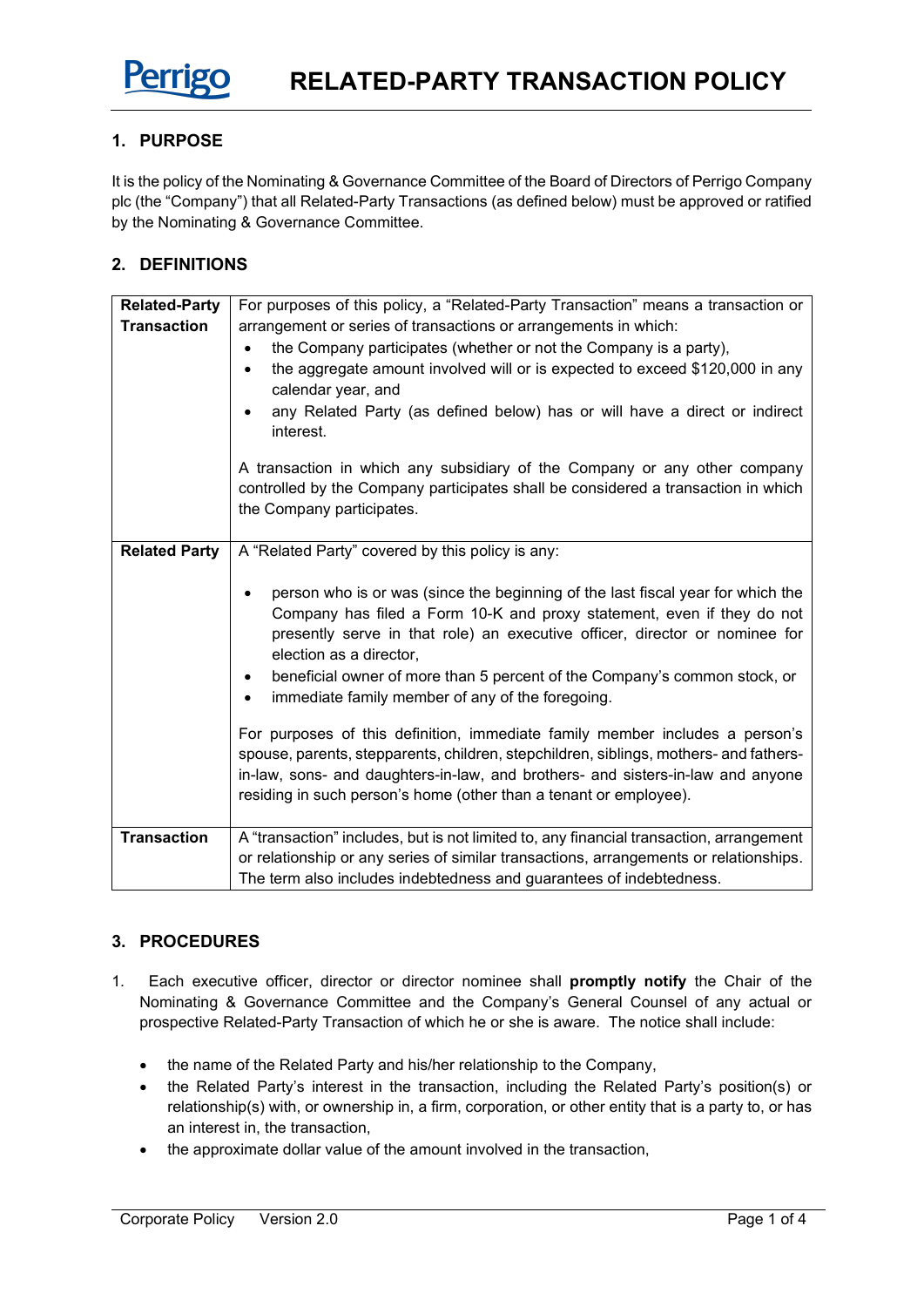

- the approximate dollar value of the amount of the Related Party's interest in the transaction, which shall be computed without regard to the amount of profit or loss, and
- any other information regarding the transaction or the Related Party in the context of the transaction that could be material to investors in light of the circumstances of the particular transaction.
- 2. The Company's Legal Department will gather any additional, relevant information and make an initial determination, based on the facts and circumstances, whether an actual or proposed Related-Party Transaction exists and, if so, whether it should be approved/ratified or disapproved. From time to time, but at least annually, the Company's Legal Department will present to the Nominating & Governance Committee the facts, circumstances, and standards relating to Related-Party Transactions, along with its recommendation with respect to the Related-Party Transactions.
- 3. Except as set forth under "Exceptions" below, the Nominating & Governance Committee shall review the relevant facts of all Related-Party Transactions and either approve/ratify or disapprove the Related-Party Transaction.
	- In determining whether to approve/ratify a Related-Party Transaction, the Nominating & Governance Committee will take into account, among other factors it deems appropriate, whether the transaction is in the best interest of the Company and its shareholders, the Company's rationale for entering into the transaction, alternatives to the transaction, whether the transaction is on terms at least as fair to the Company as would be the case were the transaction entered into with a third party, potential for an actual or apparent conflict of interest, and the extent of the Related Party's interest in the transaction.
	- Prior to any approval or ratification of a Related Party Transaction involving a non-employee director or director nominee, the Nominating & Governance Committee also will consider whether the transaction would compromise such director's status as:
		- o an independent director under the NYSE Standards,
		- $\circ$  an "outside director" under Section 162(m) of the Internal Revenue Code or a "nonemployee director" under Rule 16b-3 under the Exchange Act, or
		- o an independent director under Rule 10A-3 of the Securities Exchange Act of 1934.
	- The Nominating & Governance Committee will not approve a Related Party Transaction if it determines such transaction to be inconsistent with the interests of the company and its shareholders.
	- The Nominating & Governance Committee may also conclude, upon review of all relevant information, that the transaction does not constitute a Related Party Transaction, and thus that no further review is required under the Policy.
	- If after the review described above, the Nominating & Governance Committee determines not to approve or ratify a Related Party Transaction (whether such transaction is being reviewed for the first time or has previously been approved and is being re-reviewed), the Transaction will not be entered into or continued, as the Committee shall direct.
	- Any member of the Nominating & Governance Committee who has an interest in the transaction under discussion will abstain from voting on the approval of the Related Party Transaction, but may, if so requested by the Chair of that Committee, participate in some or all of the Committee's discussions of the Related Party Transaction.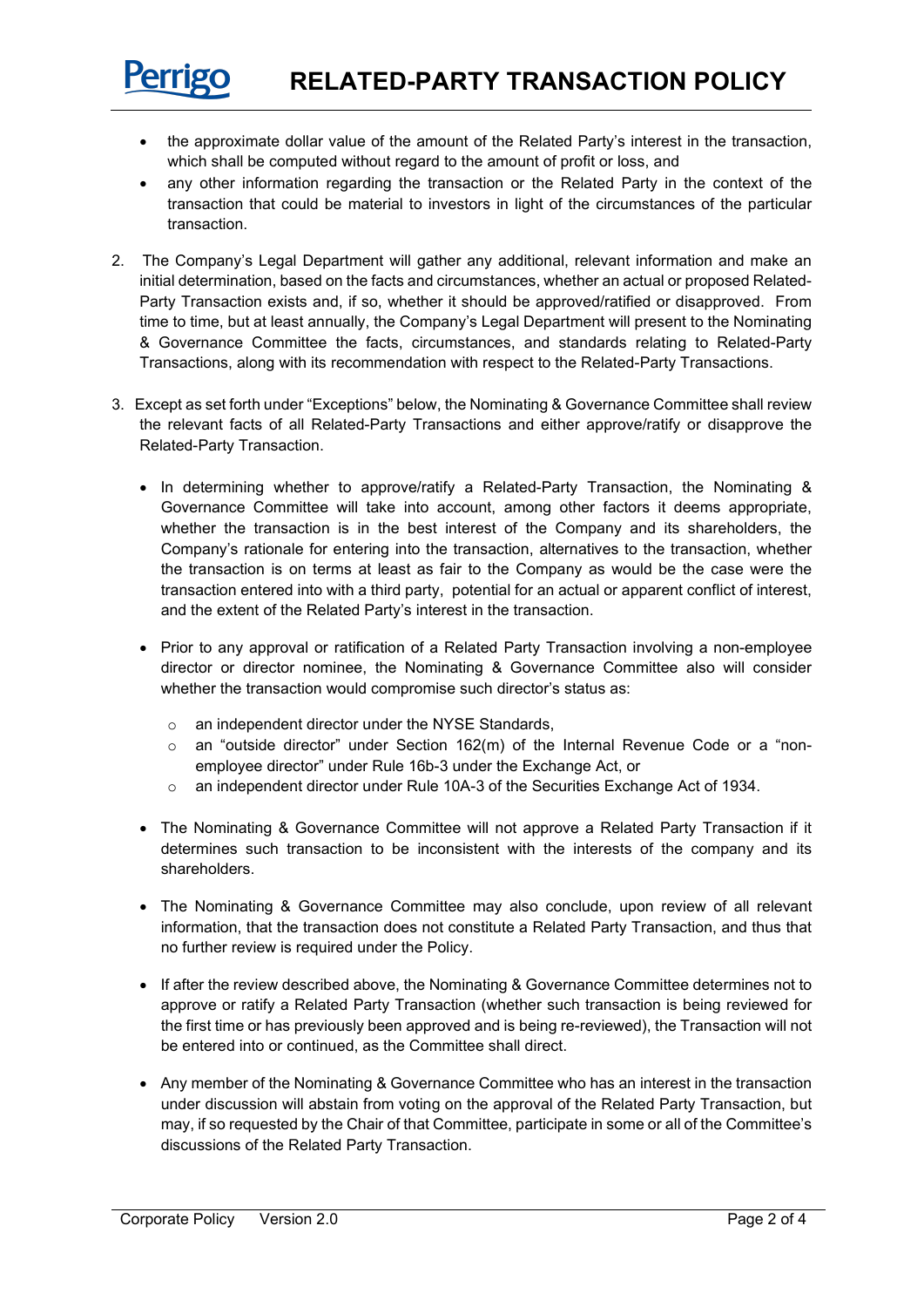

• On an annual basis, the Nominating & Governance Committee shall review previously approved Related Party Transactions, under the standard described above, to determine whether such transactions should continue.

# **4. EXCEPTIONS**

### **Standing Pre-Approval for Certain Related-Party Transactions**

The Nominating & Governance Committee has reviewed the types of Related-Party Transactions described below and determined that each shall be deemed to be pre-approved by the Nominating & Governance Committee, even if the aggregate amount involved will exceed \$120,000.

#### 1. *Employment of executive officers*

The Company's employment of an executive officer if (a) the related compensation is required to be reported in the Company's proxy statement under Item 402 of the Securities and Exchange Commission's ("SEC's") compensation disclosure requirements (generally applicable to "named executive officers"), or (b) the executive officer is not an immediate family member of another executive officer or director of the Company, the related compensation would be reported in the Company's proxy statement under Item 402 of the SEC's compensation disclosure requirements if the executive officer was a "named executive officer," and the Company's Compensation Committee approved (or recommended that the Board approve) such compensation.

#### 2. *Director compensation*

Any compensation paid to a director if the compensation is required to be reported in the Company's proxy statement under Item 402 of the SEC's compensation disclosure requirements.

#### 3. *Certain transactions with other companies*

Any transaction with another company at which a Related Party's only relationship is as an employee, director or beneficial owner of less than 10% of that company's shares, if the aggregate amount involved does not exceed the greater of \$500,000, or 5 percent of that company's total annual revenues.

#### 4. *Certain Company charitable contributions*.

Any charitable contribution, grant or endowment by the Company to a charitable organization, foundation or university at which a Related Party's only relationship is as an employee, or a director, if the aggregate amount involved does not exceed the greater of \$500,000, or 5 percent of the charitable organization's total annual receipts.

#### 5. *Transactions where all shareholders receive proportional benefits*.

Any transaction where the Related Party's interest arises solely from the ownership of the Company's common stock and all holders of the Company's common stock received the same benefit on a pro rata basis (*e.g.*, dividends or distributions).

### *6. Indemnification Payments*

Indemnification payments pursuant to the Company's Articles of Association or pursuant to any agreement or instrument shall not be Related Party Transactions.